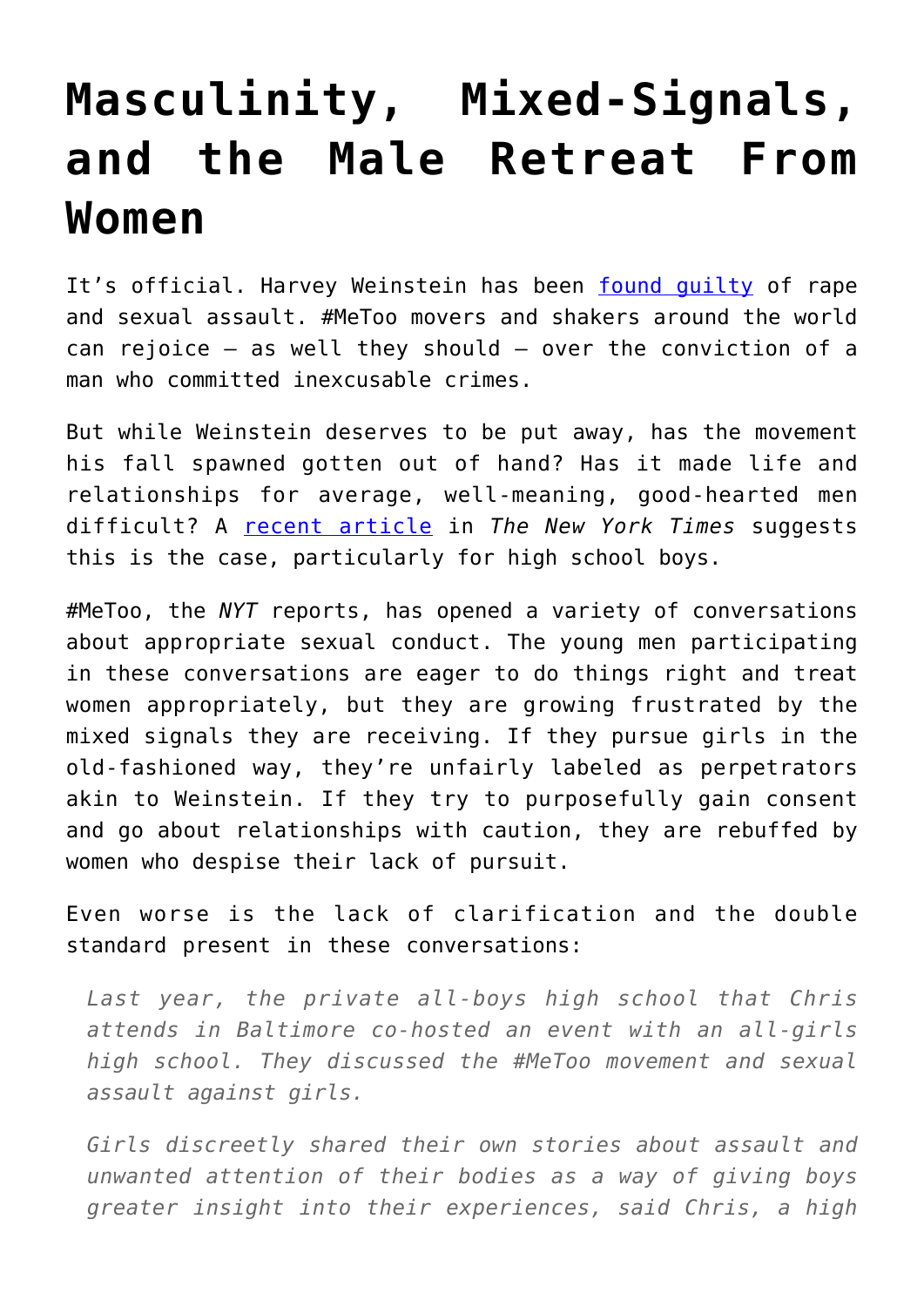*school senior. …*

*At some point in the discussion, some of his classmates asked questions, including one that challenged the 'double standard' where girls could hit boys but 'boys weren't supposed to hit back to defend themselves,' said Chris, who, like others in this article, did not want his last name used because he feared online and offline retribution.*

*'They were shut down,' he said. 'The girls kept saying that they shouldn't have to answer any questions,' because the boys should already know.*

As a woman, I get what these girls are doing. Women know intuitively when attention from men crosses the line from acceptable to unacceptable, yet it's hard to explain this to the opposite sex. So we shrug and expect that men should "just know" what is right and what is wrong. But it doesn't work that way.

Once upon a time, there were certain standards of courtship, affection, and general interactions between the sexes. Men were pursuers, women were responders. If a man pursued and a woman didn't respond, then it was understood that there was no reciprocal interest and it was time for the man to move on.

However, political correctness, feminism, and the #MeToo culture have changed those standards. The result has been confusion on all sides, particularly on the part of men.

In his comprehensive work, *[The Closing of the American Mind,](https://www.amazon.com/gp/product/1451683200/ref=as_li_qf_asin_il_tl?ie=UTF8&tag=intelltakeo0d-20&creative=9325&linkCode=as2&creativeASIN=1451683200&linkId=161445d7273d2e35771e131a4d4dfbfe)* Allan Bloom explains that men are negatively affected by these new rules because it cuts to the heart of a man's soul:

*The souls of men—their ambitious, warlike, protective, possessive character—must be dismantled in order to liberate women from their domination. Machismo—the polemical description of maleness or spiritedness, which was the*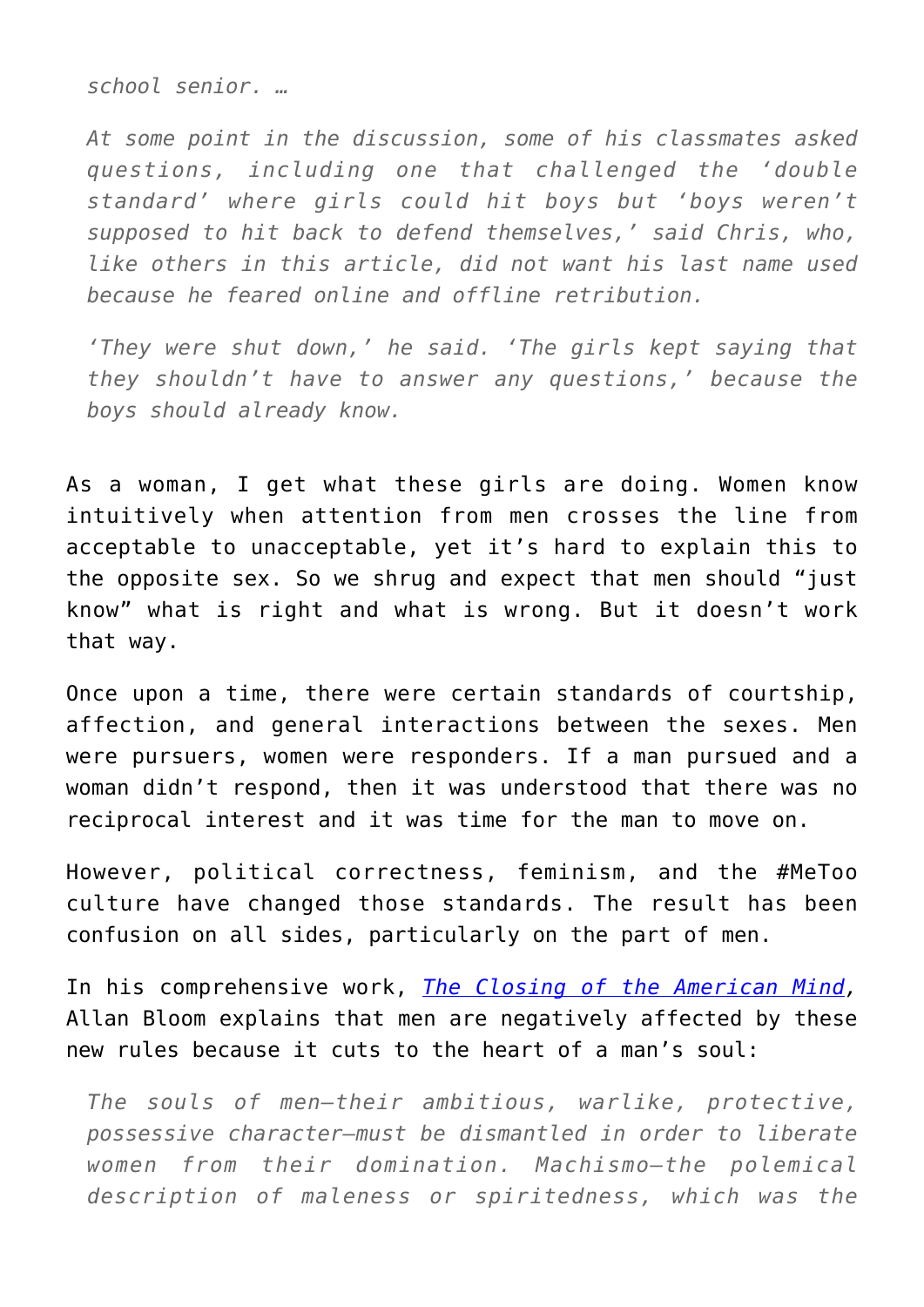*central natural passion in men's souls in the psychology of the ancients, the passion of attachment and loyalty—was the villain, the source of the difference between the sexes. The feminists were only completing a job begun by Hobbes in his project of taming the harsh elements in the soul. With machismo discredited, the positive task is to make men caring, sensitive, even nurturing, to fit the restructured family.*

These trends, Bloom explains, demand a re-education project, causing men to "accept the 'feminine elements' in their nature."

*A host of Dustin Hoffman and Meryl Streep types invade the schools, popular psychology, TV and the movies, making the project respectable. Men tend to undergo this re-education somewhat sullenly but studiously, in order to avoid the opprobrium of the sexist label and to keep peace with their wives and girlfriends. And it is indeed possible to soften men. But to make them 'care' is another thing, and the project must inevitably fail.*

"All our reforms have helped strip the teeth of our gears," Bloom continues, "which can therefore no longer mesh. They spin idly, side by side, unable to set the social machine in motion."

And we wonder why young people today have trouble dating, marrying, and having families.

The cold, hard fact of the matter is that we have disabled these systems in the name of political correctness and feminism, preventing our young men from exercising the pursuit and protection of women which they are hard-wired to perform. That handicap is beginning to show, *The New York Times* implies*,* and the result isn't one that young women are going to be happy with: